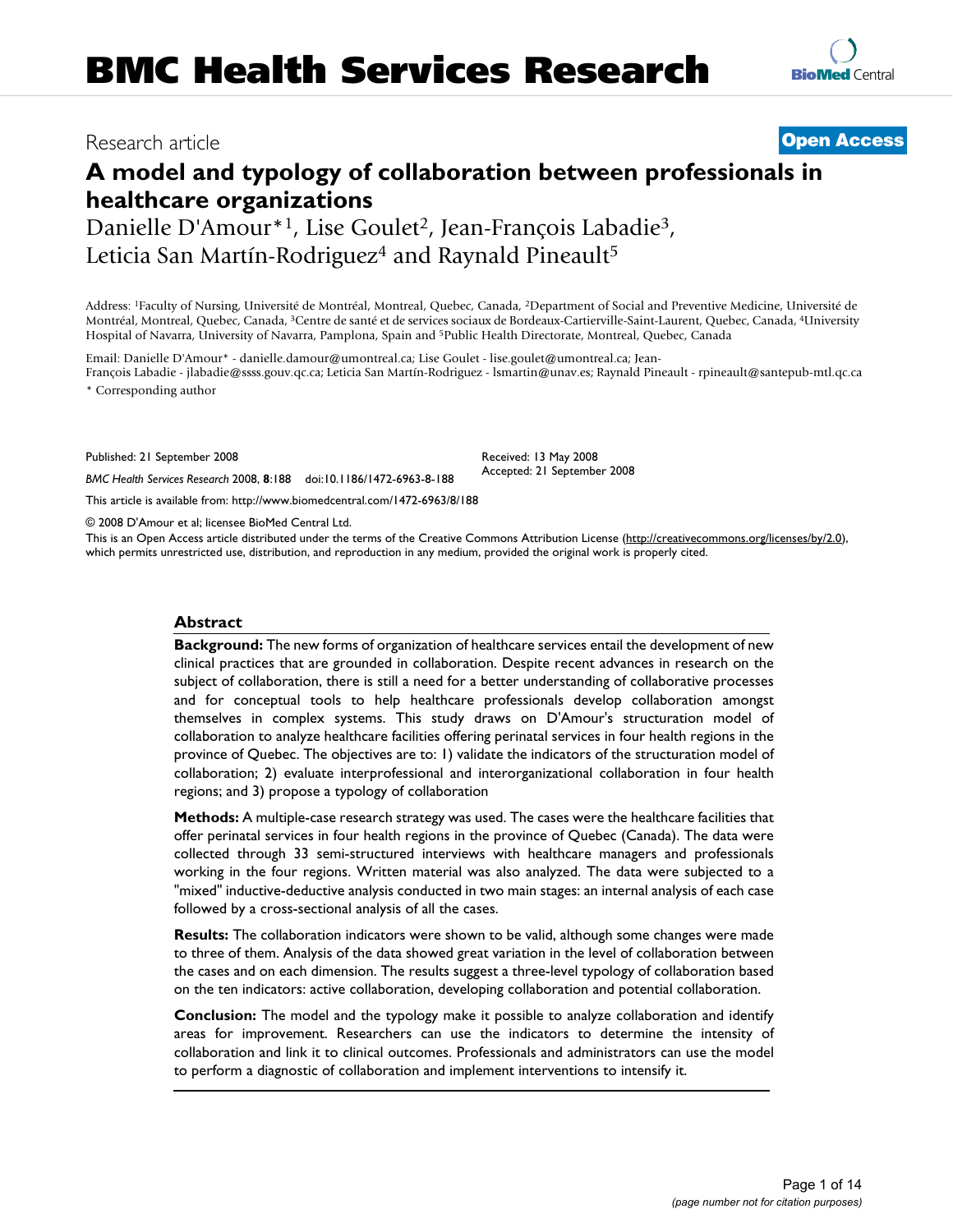# **Background**

Current health policy in most Western countries calls for more effective delivery of accessible, continuous and comprehensive services. This phenomenon is related to a trend to new forms of healthcare organization, such as integrated care, health networks and program management–to all three of which collaboration is fundamental. These new forms of organizing services require not only the implementation of new structures, but also the development of new clinical practices based on collaboration. Health professionals are thus confronted with a demand for both interprofessional and interorganizational collaboration [1-3], implying a new division of clinical labour between professionals in different disciplines and between different types of primary-, secondary- and tertiary-care institutions. In these new forms of organization, responsibility for coordination is shifted to the care providers and must therefore become more explicit and transparent [4]. Health professionals must consequently shoulder more and more of the burden of the collaborative and coordinating activities required in clinical settings.

Although decision makers increasingly assert their interest in promoting a transition to interprofessional and interorganizational collaboration, effecting the shift is no easy matter [5]. The problems stem from a number of interactional, organizational and sociopolitical factors [6-10]. Though recent advances have been made in research on collaboration, professionals need conceptual tools to help them develop collaboration amongst themselves in complex systems. If we are to effect a true transition to more integrated forms of organization, we need to better understand collaborative processes.

Perinatal services, particularly short stays or "early obstetric discharge," are an especially sensitive issue for interprofessional and interorganizational collaboration. Early obstetric discharge has become general practice in most Western countries [11], and collaboration is one of the methods of ensuring accessibility and continuity of care in postnatal follow-up and in the prevention of such problems as the cessation of breastfeeding, hospitalization of the baby for jaundice [12] and parent-child-attachment issues.

# *A model for understanding the structuration of collaboration*

The frame of reference for this study is the structuration model of collaboration, which applies to interprofessional and interorganizational collaboration in healthcare organizations. The model can be used to analyze the ways in which increasingly complex and heterogeneous multilevel systems of actors collaborate. It was developed by D'Amour following a study of interprofessional collaboration in a primary-healthcare setting [13] and is based on the concept of collective action in organizational sociology, specifically in strategic analysis as developed by Crozier and Friedberg [14] and in Friedberg's organizational approach [15]. For these authors, organizational sociology is a type of reasoning for the analysis of political, social and economic processes. They see collective action arising locally as a product of the actions and behaviours of various partners.

Collaboration is the central problem in any collective undertaking [15,16]. It is based on the premise that professionals want to work together to provide better care. At the same time, though, they have their own interests and want to retain a degree of autonomy and independence; the main instrument for negotiating such autonomy is power. Drawing on the literature, we were able to develop a model that takes issues of structure into account but focuses on relationships between individuals and the interaction between the relationships and the organizational dimensions. The model has been tested in different collaborative settings: in teams [13,17], between organizations [18], and in integrated healthcare networks [19].

The model suggests that collective action can be analyzed in terms of four dimensions operationalized by 10 indicators (Figure 1). Two of the dimensions involve relationships between individuals and two involve the organizational setting (which influences collective action). As Figure 1 shows, the four dimensions are interrelated and influence each other. The relational dimensions are: 1) **Shared Goals and Vision**, which refers to the existence of common goals and their appropriation by the team, the recognition of divergent motives and multiple allegiances, and the diversity of definitions and expectations regarding collaboration; and 2) **Internalization**, which refers to an awareness by professionals of their interdependencies and of the importance of managing them, and which translates into a sense of belonging, knowledge of each other's values and discipline and mutual trust. One of the organizational dimensions is 3) **Formalization** (structuring clinical care), defined by Bodewes [20] as "the extent to which documented procedures that communicate desired outputs and behaviours exist and are being used" (p. 219). Formalization clarifies expectations and responsibilities. The other organizational dimension is 4) **Governance**, that is, the leadership functions that support collaboration. Governance gives direction to and supports professionals as they implement innovations related to interprofessional and interorganizational collaborative practices. Together, these four dimensions and the interaction between them capture the processes inherent in collaboration. They are subject to the influence of external and structural factors such as resources, financial constraints and policies. Though these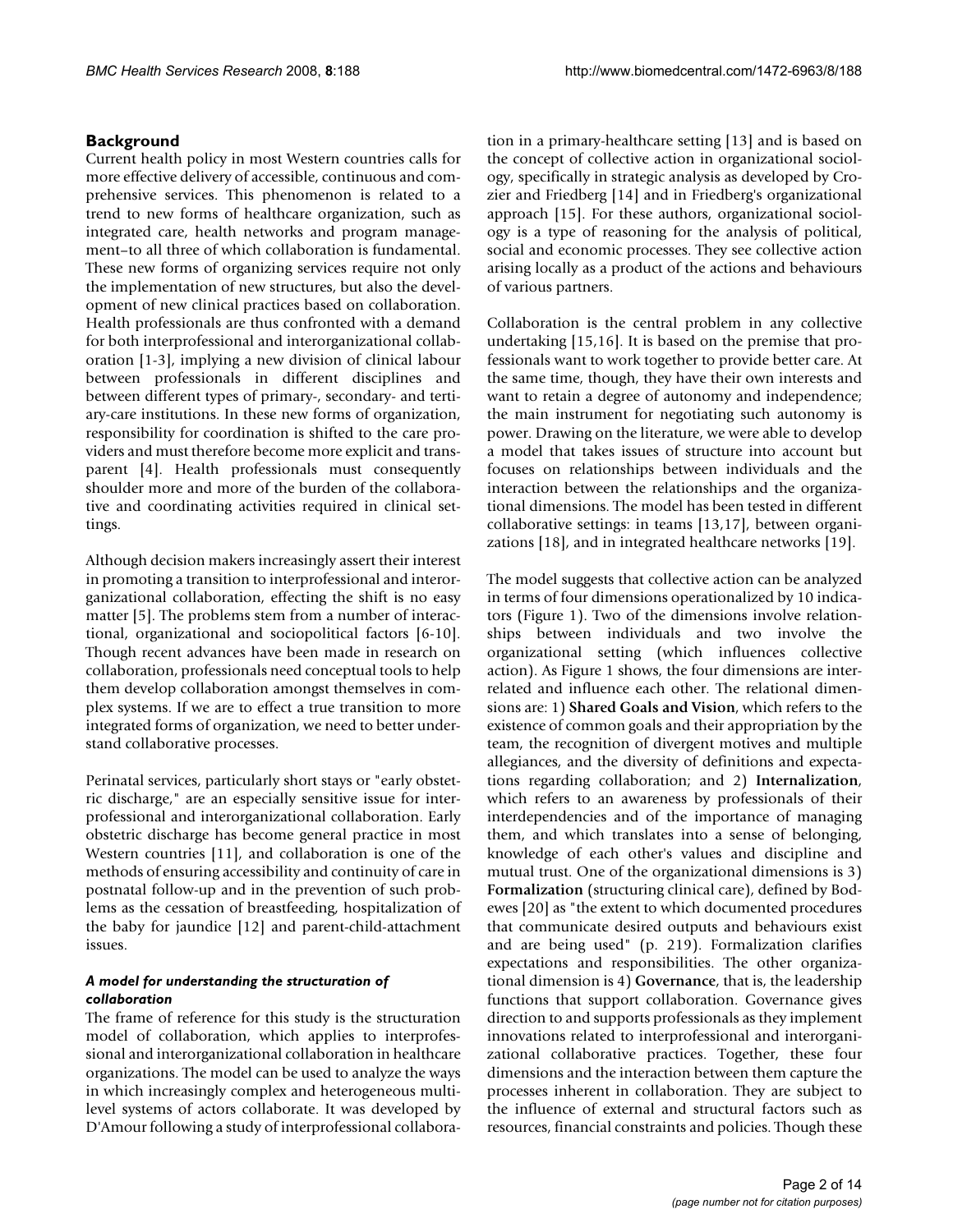

**The Four-Dimensional Model of Collaboration**. This figure shows the four dimensions of the model of collaboration and the ten indicators associated with these dimensions. The arrows indicate the interrelationships between the four dimensions and how they influence each other.

factors are beyond the scope of this article, they must be taken into account as determinants of collaborative processes.

# *Objectives of the study*

The objectives of the study were threefold: 1) to validate the indicators of collaboration; 2) to evaluate interprofessional and interorganizational collaboration in perinatal care in four health regions in Quebec; and 3) to propose a typology of collaboration.

# **Methods**

A qualitative, descriptive, multiple-case research design was used [21]. The cases comprised the health facilities providing perinatal services in four health regions in the province of Quebec: two urban regions, one mixed urbanrural region and one rural region [18]. The regions were selected because they present different models of continuity of care, depending on whether responsibility for postnatal follow-up had or had not been transferred to community partners. Each region has one or two hospitals offering perinatal care, an average of six community health centres, several private medical clinics, and voluntary organizations providing postnatal support. In addition, each region has a regional agency, whose mission includes ensuring the integration and consistency of services between the various healthcare facilities on its territory. These facilities were expected to implement collaboration following introduction of the early discharge of newborns, defined as a postpartum stay of approximately 48 hours (2 days) for an uncomplicated vaginal delivery and approximately 96 hours (4 days) for an uncomplicated caesarean [3-5]. This practice requires linking hospital care with primary-care services.

The data were collected through 33 semi-structured interviews with healthcare managers and professionals working in the four regions (Table 1). An analysis of written material (coordination agreements, protocols, etc.) was also conducted. The sampling was purposeful; respondents were selected to represent management and the different types of professionals. An interview plan based on D'Amour's model of collaboration was developed to guide the interviews. All interviews were recorded on audio tape and transcribed in full.

The data analysis combined two complementary strategies [22,23], deduction and induction. We thus based our analysis on the theoretical proposals of the analytical model of interprofessional collaboration but left room for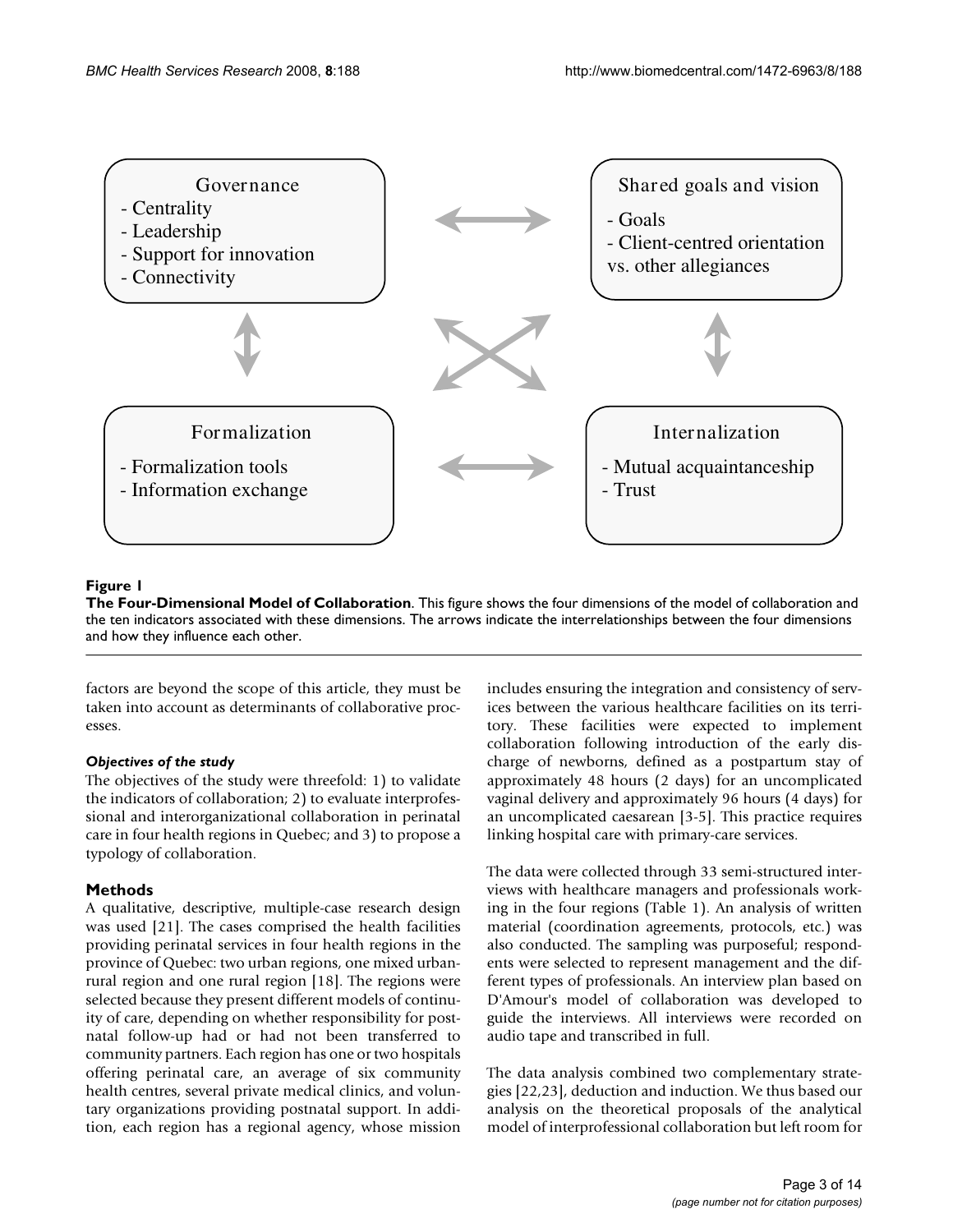| Type of establishment   | <b>Region A</b> | <b>Region B</b> | <b>Region C</b>          | <b>Region D</b> |
|-------------------------|-----------------|-----------------|--------------------------|-----------------|
| <b>Regional board</b>   |                 |                 | $\overline{\phantom{0}}$ |                 |
| Hospital                |                 |                 |                          |                 |
| <b>CLSC</b>             |                 |                 |                          |                 |
| <b>Community agency</b> |                 |                 |                          |                 |

**Table 1: Number of individuals interviewed by region and type of establishment**

\*The interview subjects are managers, physicians, nurses, and other healthcare professionals.

new elements to emerge. Each stage in the analysis was conducted independently by three investigators who then compared their findings. The analysis comprised two main stages: an internal analysis of each case followed by a cross-sectional analysis of all the cases [24]. The first step involved three levels of analysis: condensation, organization and interpretation [23]. The units of meaning were thus coded in terms of the indicators of the model of collaboration or of the emerging themes. A history of collaboration and the factors influencing it was then written for each case and the cross-sectional analysis was then undertaken. The study was submitted for approval to the ethics committees of the University of Montreal and of the participating facilities, and all participants signed a consent form.

# **Results**

# *The indicators of the model*

In our earlier studies [13,18] we operationalized the four dimensions of the model, identifying ten indicators of the dimensions to evaluate processes of collaboration. There are four indicators for the relational dimensions and six for the organizational ones. One of the goals of this study was to validate these indicators. We therefore shifted back and forth continually between analyzing the data, validating the indicators and evaluating the level of collaboration, while leaving room for the emergence of new units of meaning. One of the first findings was that no new indicator emerged. The data allowed us to consolidate the definition of the ten indicators. Table 2 presents an operational definition of each indicator.

Three of the indicators were modified or refined. The indicator "expertise" was thus changed to "support for innovation", for our data revealed that the changes entailed in introducing collaborative practices are comparable to those involved in implementing innovations. The data also allowed us to refine our definition of the indicators "centrality" (central leadership) and "local leadership". The central-leadership indicator, which essentially involved the existence of a strong central authority, was changed by the addition of a strategic role in promoting collaboration. The local-leadership indicator was improved by bringing to light different types of leadership: emergent versus position-related.

Another finding was the significant variation in the achievement of the indicators, which led to the establishment, for each indicator, of a continuum ranging from 1 to 3; 1 representing the minimum level of achievement of an indicator and 3 the maximum. The levels 1 to 3 for each indicator are explained in Table 3. Reference to the levels makes visual representations of collaboration possible.

# *Presentation of the cases*

Because two of the four cases were similar in many ways, it was decided to describe only three of them in this article. Each case is presented with a brief description of the partners (such as number of partner institutions and special features). The findings are presented in terms of the four dimensions and the ten indicators of the model for each case and reproduced in schematic form in a Kiviat graph, which makes it possible to visualize the shortfalls between the current situation (on a continuum from 1 to 3 depending on level of achievement) and optimal collaboration.

# *Case 1. Region A*

#### *Background of Region A*

Eight partners – two hospitals and six CLSCs (community health centres) – provide postnatal services. Several private medical clinics are also involved. The regional board is actively involved in supporting collaboration between the partners. Two main characteristics emerge. Firstly, as compared to other Quebec regions, the population is largely socioeconomically disadvantaged. Secondly, the region is underfinanced as far as the health and social services workforce is concerned. The partners consequently realized that they had to pool their resources in order to achieve their health and social service objectives.

On the basis of the indicators of the structuration model of collaboration, we see that, despite shortfalls, Region A was able to develop a significant level of collaboration. The Kiviat graph (Figure 2) provides a schematic view of collaboration in Region A.

In terms of the Shared Goals and Vision dimension, the participants' responses show that the partners from the hospital and the community health centres in Region A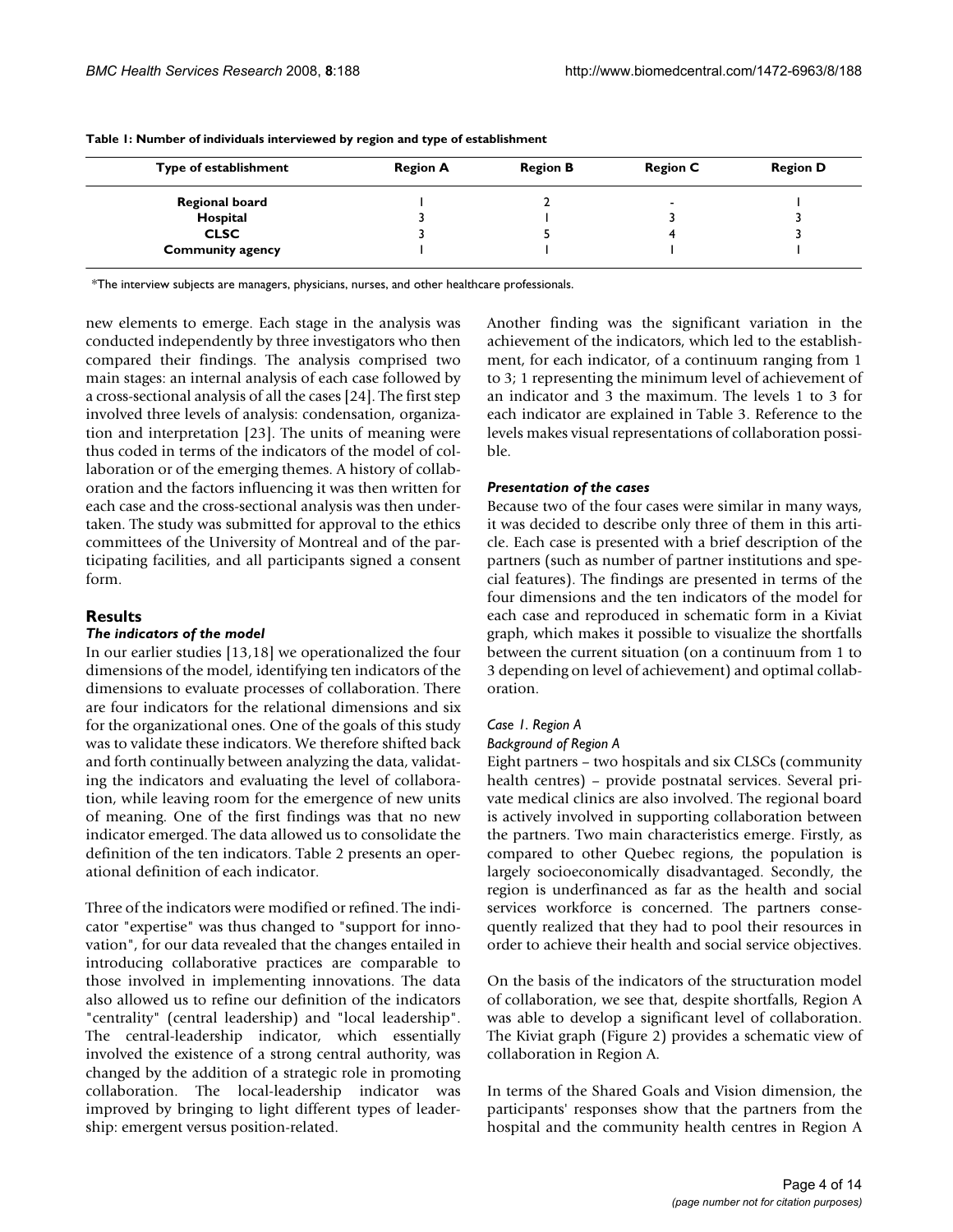#### **Table 2: Indicators of collaboration**

|                                   | <b>Indicators</b>                                          | <b>Description</b>                                                                                                                                                                                                                                                                                                                                                                                                                                                                                                                                                                                                                                                                                                                              |
|-----------------------------------|------------------------------------------------------------|-------------------------------------------------------------------------------------------------------------------------------------------------------------------------------------------------------------------------------------------------------------------------------------------------------------------------------------------------------------------------------------------------------------------------------------------------------------------------------------------------------------------------------------------------------------------------------------------------------------------------------------------------------------------------------------------------------------------------------------------------|
| SHARED GOALS AND<br><b>VISION</b> | Goals                                                      | This indicator is related to professional values in the form of common goals, with<br>particular reference to the consensual and comprehensive nature of the goals.<br>Identifying and sharing common goals is an essential point of departure for a<br>collaborative undertaking. The data suggest that the goal most likely to rally<br>stakeholders is that of promoting patient-centred care. Providing a response to clients'<br>needs thus becomes a central objective on which everyone can agree. The problem is<br>that this goal entails a radical transformation of values and practices; its achievement<br>would truly be an innovation.                                                                                           |
|                                   | <b>Client-centred orientation</b><br>vs. other allegiances | There generally exists a complex structure of interests involving a variety of different<br>types of allegiance: to the clientele, to the profession, to the organization, to private<br>interests, etc. The result is thus an asymmetry of interests among partners or a partial<br>convergence of interests. Mutual adjustments are required, making the need to<br>negotiate all the more important. In some cases, negotiation is possible. In others,<br>interests are left largely unexpressed, and there is no negotiating process. When shared<br>goals are not negotiated, the risk is that private interests will emerge, resulting in<br>opportunistic behaviour and a concomitant loss of focus on client-centred<br>collaboration. |
| <b>INTERNALIZATION</b>            | Mutual acquaintanceship                                    | The data show that professionals must know each other personally and professionally if<br>they are to develop a sense of belonging to a group and succeed in setting common<br>objectives. Knowing each other personally means knowing each other's values and level<br>of competence. Knowing each other professionally means knowing each other's<br>disciplinary frame of reference, approach to care and scope of practice. The<br>familiarization process occurs at social occasions, training activities and formal and<br>informal information-exchange events. It is necessary to create the social conditions<br>that will foster collaboration, particularly through social interaction.                                              |
|                                   | <b>Trust</b>                                               | According to the professionals, collaboration is possible only when they have trust in<br>each other's competencies and ability to assume responsibilities (that is, when goodwill<br>exists). Trust reduces uncertainty. Professionals acknowledge that they do not know<br>each other well, and so must constantly gauge risks and allow themselves to be placed<br>in a vulnerable position. When there is too much uncertainty, the data show, health<br>professionals hold on to responsibility for their clients as long as possible to avoid<br>collaborating. Such actions run counter to the goal of constructing networks.<br>Professionals use the results of collaboration to evaluate each other and build trust.                  |
| <b>GOVERNANCE</b>                 | Centrality                                                 | Centrality refers to the existence of clear and explicit direction that is meant to guide<br>action, in this case, towards collaboration. The data reveal the importance of the<br>involvement of some central authorities in providing clear direction and playing a<br>strategic and political role to further the implementation of collaborative processes and<br>structures. Senior managers can exert significant influence on interorganizational<br>collaboration, particularly through agreements they reach with the managers of other<br>facilities to make the collaboration official.                                                                                                                                              |
|                                   | Leadership                                                 | Local leadership is necessary for the development of interprofessional and<br>interorganizational collaboration. Leadership may take a variety of forms and can be<br>categorized as either emergent or as related to a position. With respect to<br>collaboration, leadership can be exercised either by managers who have been mandated<br>to do so or by professionals who take the initiative themselves. In the latter case,<br>leadership is shared by the different partners and is subject to wide agreement. When<br>leadership is related to a position, power should not be concentrated in the hands of a<br>single partner; all partners must be able to have their opinions heard and to participate<br>in decision making.       |
|                                   | <b>Support for innovation</b>                              | Because collaboration leads to new activities or because it involves dividing<br>responsibilities differently between professionals and between institutions, it necessarily<br>entails changes in clinical practices and in the sharing of responsibilities between<br>partners. These changes represent real innovations that must be developed and<br>implemented. Collaboration cannot take hold without a complementary learning<br>process and without the organization involved drawing on internal or external<br>expertise to support this learning process.                                                                                                                                                                           |
|                                   | Connectivity                                               | Connectivity refers to the fact that individuals and organizations are interconnected,<br>that there are places for discussion and for constructing bonds between them.<br>Connectivity is the opposite of being cut off, isolated, separate. It solves coordination<br>problems and makes it possible to make adjustments to practices. Connectivity allows<br>for rapid and continuous adjustments in response to problems of coordination. It takes<br>the form of information and feedback systems, committees, etc.                                                                                                                                                                                                                        |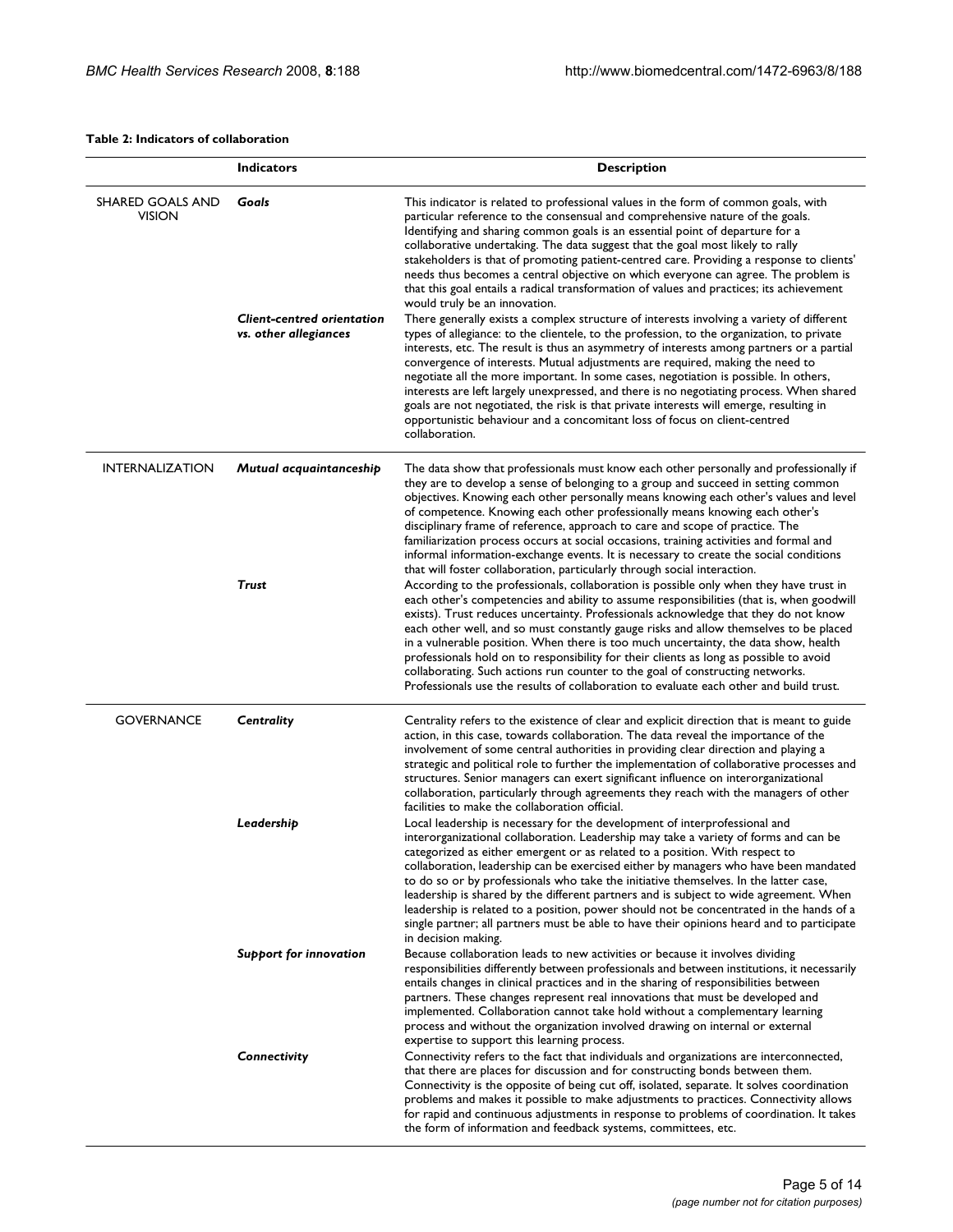#### **Table 2: Indicators of collaboration** *(Continued)*

| <b>FORMALIZATION</b> | <b>Formalization tools</b> | Formalization is an important means of clarifying the various partners' responsibilities<br>and negotiating how responsibilities are shared. There are many types of formalized<br>tools: interorganizational agreements, protocols, information systems, etc. For<br>professionals, it is important to know what is expected of them and what they can<br>expect of others. Earlier findings suggest that collaboration is influenced less by the<br>degree of formalization than by the consensus that emerges around formalization<br>mechanisms and the specific rules that are implemented.                                       |
|----------------------|----------------------------|----------------------------------------------------------------------------------------------------------------------------------------------------------------------------------------------------------------------------------------------------------------------------------------------------------------------------------------------------------------------------------------------------------------------------------------------------------------------------------------------------------------------------------------------------------------------------------------------------------------------------------------|
|                      | Information exchange       | The exchange of information refers to the existence and appropriate use of an<br>information infrastructure to allow for rapid and complete exchanges of information<br>between professionals. The findings suggest that professionals use information systems<br>to reduce uncertainty in their relationships with partners they do not know well.<br>Feedback provides professionals with the information they need to follow up with<br>patients as well as to evaluate their partners on the basis of the quality of the written<br>exchanges and feedback. This is an important aspect of establishing relationships of<br>trust. |

have succeeded in acquiring a common set of goals: notably the goal of increasing parental involvement in the preand postnatal period. This point is clearly expressed by one of the hospital health professionals:

*I think that at the outset there was a good agreement with the people. Then we got acquainted with each other. Ultimately, we share the same goal, so we pool all our knowledge .... Our common goal was our mothers, the spouses and the babies. (1: 155–159)* [Translation]

To attain their goal the partners developed joint projects, such as the introduction of a pregnancy logbook. The participants considered that professional and organizational interests must in no way take precedence over the quality of services to the clients, and they took steps to settle issues regarding such interests that might hamper pursuit of their goals. In Region A, the Shared Goals and Vision dimension is characterized by the existence of comprehensive common goals centred on client needs.

With respect to the dimension of Internalization, the data show that at the outset relations between the professionals from the various organizations were marked by mistrust and prejudice. For example, the hospital physicians

| Table 3: Indicators of collaboration according to the typology |  |  |  |
|----------------------------------------------------------------|--|--|--|
|----------------------------------------------------------------|--|--|--|

| <b>Indicators</b>                                          | <b>Active Collaboration LEVEL 3</b>                                    | <b>Developing Collaboration</b><br><b>LEVEL 2</b>                                                                     | <b>Potential or Latent</b><br><b>Collaboration LEVEL I</b>                                                   |
|------------------------------------------------------------|------------------------------------------------------------------------|-----------------------------------------------------------------------------------------------------------------------|--------------------------------------------------------------------------------------------------------------|
| Goals                                                      | Consensual, comprehensive goals                                        | Some shared ad hoc goals                                                                                              | Conflicting goals or absence of<br>shared goals                                                              |
| <b>Client-centred orientation vs.</b><br>other allegiances | Client-centred orientation                                             | Professional or organizational<br>interests drive orientations                                                        | Tendency to let private interests<br>drive orientations                                                      |
| <b>Mutual acquaintanceship</b>                             | Frequent opportunities to meet,<br>regular joint activities            | Few opportunities to meet, few<br>joint activities                                                                    | No opportunities to meet, no joint<br>activities                                                             |
| <b>Trust</b>                                               | <b>Grounded trust</b>                                                  | Trust is conditional, is taking<br>shape.                                                                             | Lack of trust                                                                                                |
| <b>Centrality</b>                                          | Strong and active central body that<br>fosters consensus               | Central body with an ill-defined<br>role, ambiguous political and<br>strategic role.                                  | Absence of a central body, quasi-<br>absence of a political role.                                            |
| Leadership                                                 | Shared, consensual leadership                                          | Unfocused, fragmented leadership<br>that has little impact                                                            | Non-consensual, monopolistic<br>leadership                                                                   |
| <b>Support for innovation</b>                              | Expertise that fosters introduction<br>of collaboration and innovation | Sporadic, fragmented expertise                                                                                        | Little or no expertise available to<br>support collaboration and<br>innovation                               |
| <b>Connectivity</b>                                        | Many venues for discussion and<br>participation                        | Ad hoc discussion venues related<br>to specific issues                                                                | Quasi-absence of discussion<br>venues                                                                        |
| <b>Formalization tools</b>                                 | Consensual agreements, jointly<br>defined rules                        | Non-consensual agreements, do<br>not reflect practices or are in the<br>process of being negotiated or<br>constructed | No agreement or agreement not<br>respected, a source of conflict                                             |
| Information exchange                                       | Common infrastructure for<br>collecting and exchanging<br>information  | Incomplete information-exchange<br>infrastructure, does not meet<br>needs or is used inappropriately                  | Relative absence of any common<br>infrastructure or mechanism for<br>collecting or exchanging<br>information |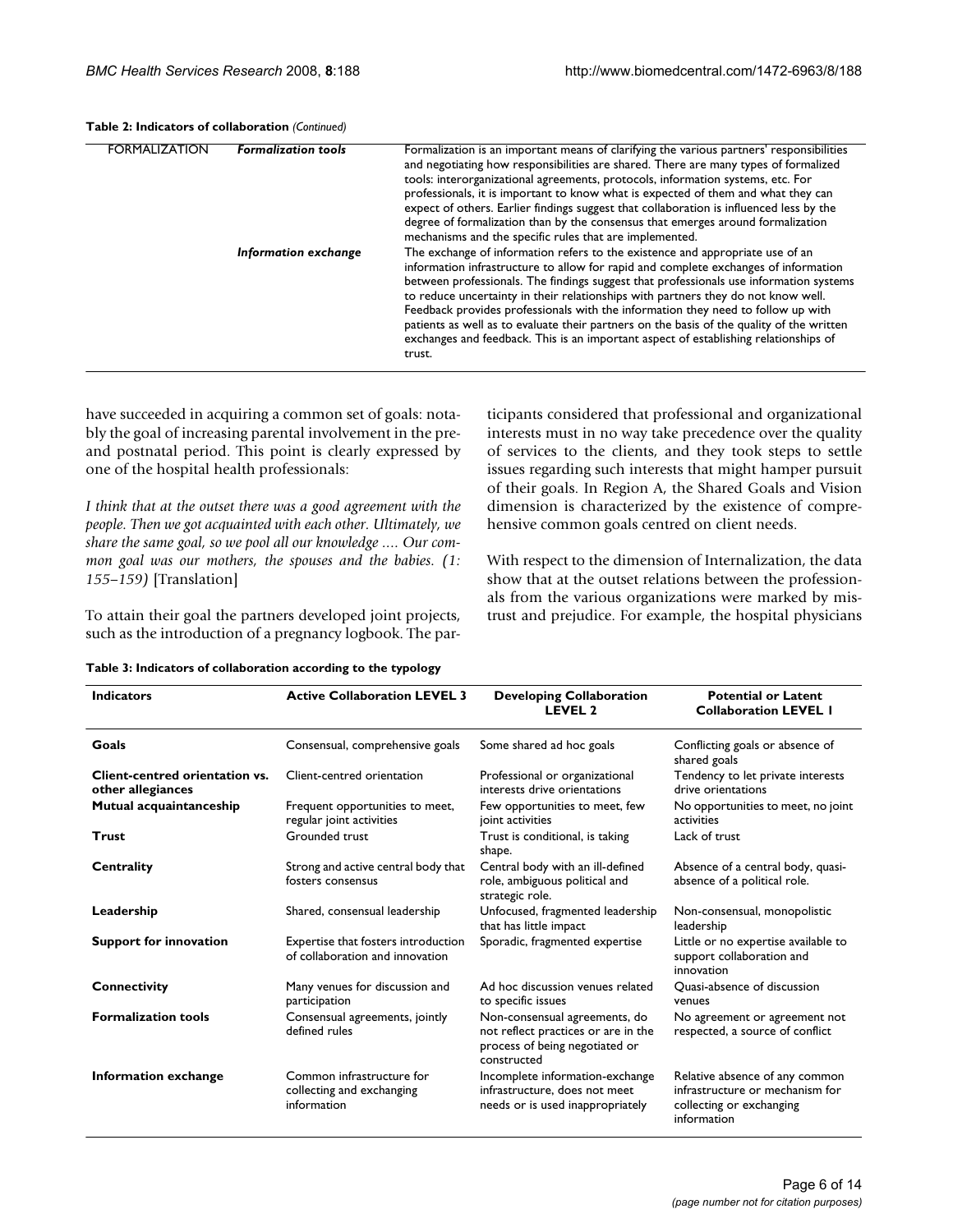

**Indicators of collaboration – Region A**. This Kiviat graph maps collaboration in Region A. A score of 1 to 3 is assigned to each of the 10 indicators depending on the level of achievement of the indicator in the region. The graph helps visualize the gap between optimal collaboration processes (Level 3) and the current situation.

displayed a lack of trust in the nurses from the community centres:

*It's not necessarily that they don't place any trust in the CLSC, but if you don't know what goes on in a CLSC, or you know virtually nothing, it's like putting your child into the care of someone you've never met.... If the child is yellow, will they be able to see it's yellow? Will they be able to do their work? It's a demanding approach because neither sector knows the other. (8:73)* [Translation]

The professionals have become acquainted with each other thanks, most notably, to the introduction of such methods as joint training for hospital and community personnel, visits to the different facilities and the establishment of working committees. These developments fostered the growth of trust between professionals from the different organizations, and a new division of responsibilities between hospital and CLSC personnel could consequently be implemented. As one of the professionals interviewed put it:

*But now the people from here know the CLSC people as well as they know us, and we even have skills development for care providers here onsite. All the perinatal care nurses from the CLSCs came for training on how to conduct a physical examination of the newborn and postpartum. The training period wasn't very long, half a day, but they saw the paediatrician who was there, and he showed them how to conduct good in-home observations, examine the baby and the mother and everything. (1:149)* [Translation]

In terms of the Governance dimension, the results show that Region A is characterized by a strong central authority that provides clear direction. Even so, as noted earlier, it could not bring all groups together, particularly the physi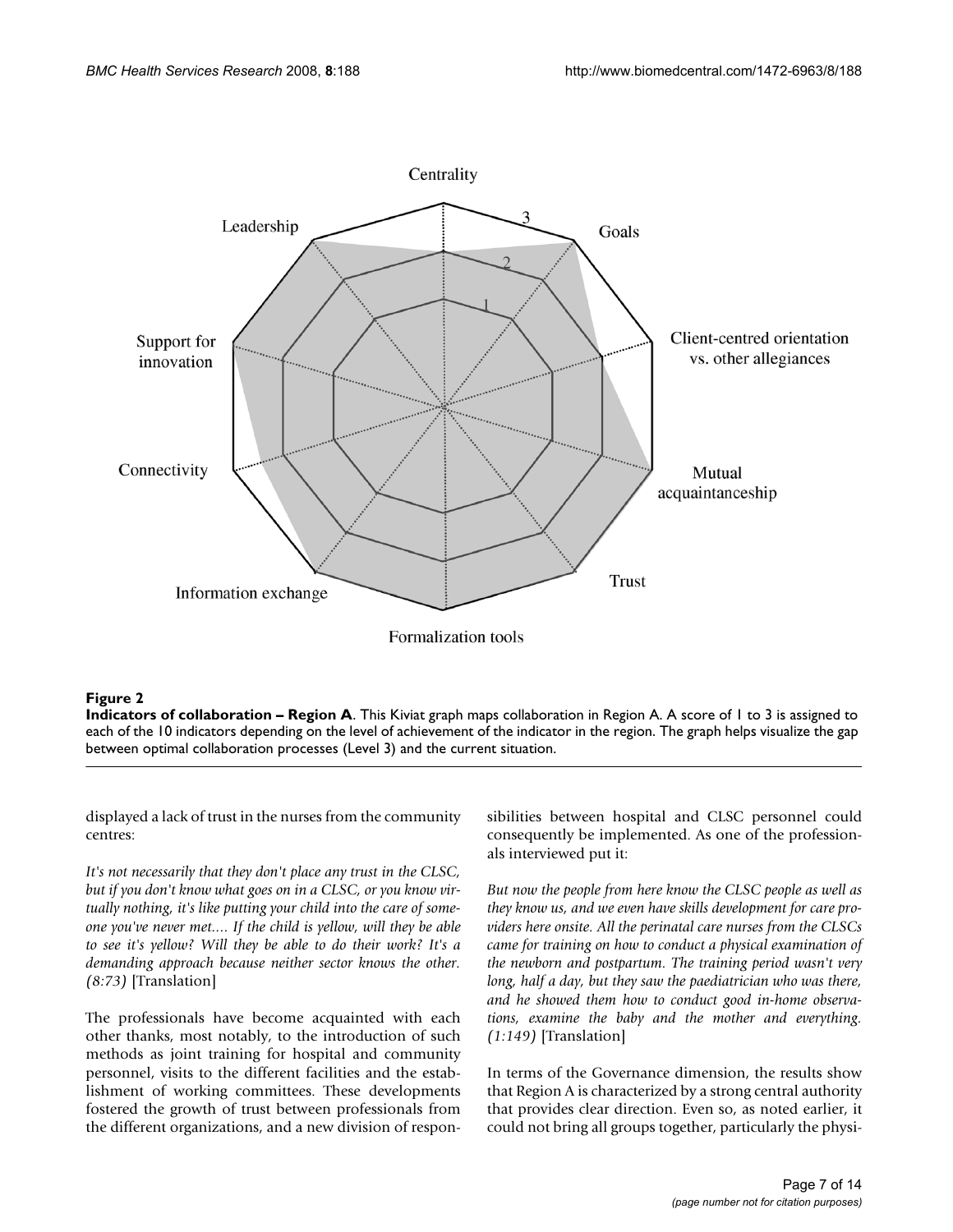cians from private clinics. Governance in this region is also characterized by strong, emerging, consensual local leadership. The leadership of one hospital nurse and one CLSC nurse helped collaboration emerge. In this region, the public health department provided the expertise to support the professionals in the introduction of new and innovative practices (training, program development, project funding, etc.), thus fostering strong, comprehensive involvement by the professionals from the different healthcare facilities. The partners also worked to improve connectivity and communications by setting up working committees and consultative forums where the professionals could bring their complaints so that the necessary adjustments can be made as issues arise and before the situation deteriorates:

*Before, we'd be told, "That's no good. It's not right. I have a complaint to make about you." Now, it's managed case by case. Instead of saying "The hospital isn't right," ... we have the file sent over and look at it. (1: 161–163)* [Translation]

The Formalization dimension of collaborative relationships in this region is based mainly on an agreement drawn up jointly by the partners. It is very detailed and sets out each partner's responsibilities and the procedures to follow in the event of conflict. The partners have generally respected the agreement. They thus supported the swift settlement of any problems that arose and made sure services could develop. In addition, the mechanisms for exchanging information between the partners have evolved over time and played an important role throughout the collaboration-development process to meet the objective of ensuring continuity of care.

On the whole, based on the indicators, the results reveal that Region A has put a significant level of collaboration into practice.

#### *Case 2. Region B*

#### *Background of Region B*

Eight healthcare establishments–seven CLSCs and one hospital–serve a large area comprising a diverse rural, industrial and urban population. There are several private medical clinics and community agencies. The regional board is not very involved. The introduction of early discharge occurred against a backdrop of major changes in both organizational structure and professional practice. The merger of some facilities, including two hospitals and two CLSCs, had serious consequences that continue to be reflected in difficulties in integrating the different institutional cultures. The CLSCs did not adapt the way they organized services to deal with their new responsibilities under the shift to ambulatory care, while the hospital put into place some services for infant safety after discharge.

Figure 3 presents the indicators of collaboration in Region B as they emerge from the analysis of the data.

With respect to the Shared Goals and Vision dimension, analysis of the data shows that the partners had only partial success in coming together around common goals. They developed a joint project on breastfeeding, but could not reach consensus on any other endeavours, such as inhome screening for jaundice or prenatal/postnatal continuity. The results show that some key actors in the region were more concerned with protecting their professional autonomy and the autonomy of their organization than with meeting the needs of the clients. One of the physicians said in reaction to early discharge:

*Six months ago, the paediatricians created a jaundice protocol that was stricter than before. Some doctors say, "I'll take it and keep it, then we'll take the system apart to show them the protocol makes no sense." (8:213–227)* [Translation]

Regarding the Internalization dimension, the healthcare professionals were unable to internalize the fact that they are a team. They have few opportunities to meet and socialize; few joint events or training activities have been arranged. Their weak sense of belonging to the team seems to be associated with a feeling of trust between hospital and CLSC personnel that is conditional and fragile. The partners have to demonstrate their competence to each other. However, the results show the level of trust is rising and has led to a more optimal division of responsibilities:

*There was a problem of trust. Even the hospital nurses and the CLSC nurses didn't trust in each other. They questioned each other's competence in caring for the mother or baby. We realize now that the establishments know each other better.... It's still far from perfect, but in terms of harmonizing perinatal care, say, it's a lot better than it was. (9: 25,83)* [Translation]

*It's recent, not something that's been around for many years, us being able to sit down and say who does what, us being able to trust in each other. I think that knowing each other means we can place our trust in each other because the fact remains that the professionalism is there and the quality of care is as important to us as it is to them.... You don't get to know people overnight. Now we're more in the way of being collaborators. (7: 83)*. [Translation]

The dimension of Governance in the region is characterized by weak centrality. The central authority (regional board) restricts its role to arbitrating conflicts between the hospital and the CLSCs. It has not been able to give direction or influence action. Nor has it created the impression that it has the expertise to promote innovation in collaborative practices and thus provided the support needed to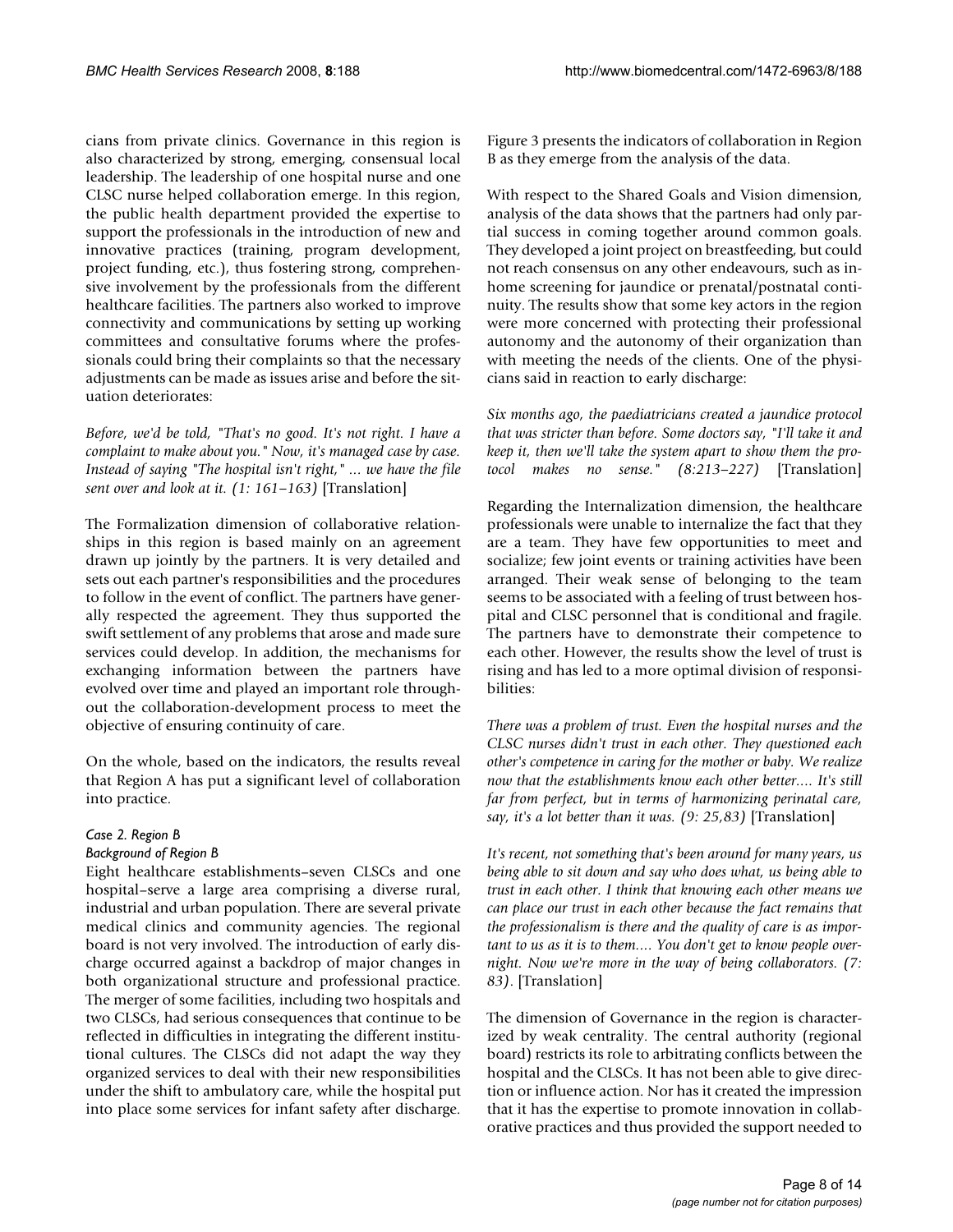

**Indicators of collaboration – Region B**. This Kiviat graphs lays out a schematic view of collaboration in Region B. A score of 1 to 3 is assigned to each of the 10 indicators depending on the level of achievement of the indicator in the region. The graph helps visualize the gap between optimal collaboration processes (Level 3) and the current situation.

develop collaboration. Leadership is, as it were, preordained and monopolized by the hospital in a non-consensual fashion. The hospital physicians' position has been dominant.

With regard to the dimension of Formalization, an agreement was signed by the CLSCs and the hospital which defines the goals, the services offered and the method for exchanging information. However, the agreement does not specify how clinical responsibilities are to be divided between facilities. The respondents claim to be satisfied with the mechanisms for exchanging information.

To sum up, the partners in this region have developed an active collaboration in the sense that it is evolving but remains incomplete.

# *Case 3. Region C*

# *Background of Region C*

Six partners provide perinatal services: four CLSCS, one hospital and one ambulatory centre. The creation of the ambulatory centre caused dissension over the division of responsibilities between it and the CLSCs. Home visits by ambulatory-services professionals encroach on CLSC responsibilities. The distribution of resources between these establishments is also a contentious issue in the region. The clientele–young, middle-class families–is relatively homogeneous from one CLSC territory to the next. There is a great deal of movement between regions, and consequently the hospital and the ambulatory centre have entered into partnerships with other health regions.

Figure 4 presents the collaboration indicators for Region C. The disparity between the current situation and optimal collaboration is quite wide.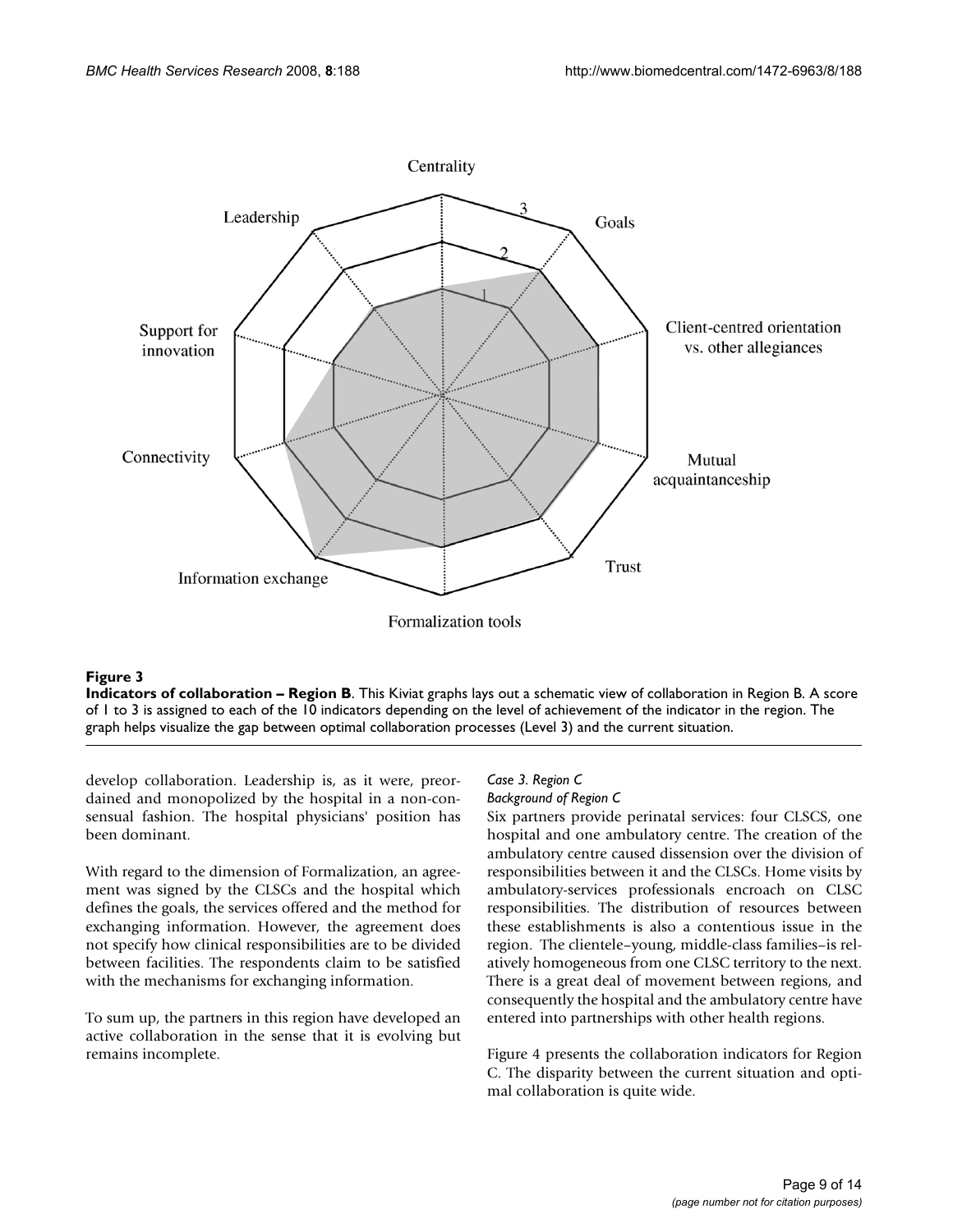

**Indicators of collaboration – Region C**. This Kiviat graphs lays out a schematic view of collaboration in Region C. A score of 1 to 3 is assigned to each of the 10 indicators depending on the level of achievement of the indicator in the region. The graph helps visualize the gap between optimal collaboration processes (Level 3) and the current situation.

With respect to the Shared Goals and Vision dimension, analysis of the data shows that the healthcare professionals did not manage to consult with each other to set shared goals for the CLSCs, the hospital and the ambulatory centre. Professional, personal and organizational interests loom large and guide the professionals' actions. Indeed, they do not often mention responding to the clientele as an action strategy.

On the Internalization dimension, relations between personnel from the different establishments in the region are characterized by a lack of trust and the absence of opportunities to meet. Some professionals from the hospital and the ambulatory centre question the competence of the CLSC nurses and leave them little autonomy in following clients. Similarly, an attitude of mistrust of some hospital and ambulatory-services professionals developed in the CLSCs. The mutual lack of trust is so intense that even attempts at rapprochement, notably during training activities, have failed. As one CLSC nurse put it:

*It was hard for us to get our expertise recognized. If I see a baby at home, I observe things, and, according to my protocol, I have to refer it to the hospital, and we often came up against it. The baby got to the hospital, and they started all over again, doing what we had already done, like they were validating us. (2:253)* [Translation]

In relation to Governance, the data show that the central authority plays an ambiguous role. The regional agency's structures and responsibilities are not clearly established. According to many of the professionals interviewed, the central board must become more involved to direct the implementation of a collective approach by all the health facilities. The board provided expertise in a sporadic, fragmentary fashion. The medical establishment, which enjoys great influence over regional decision making,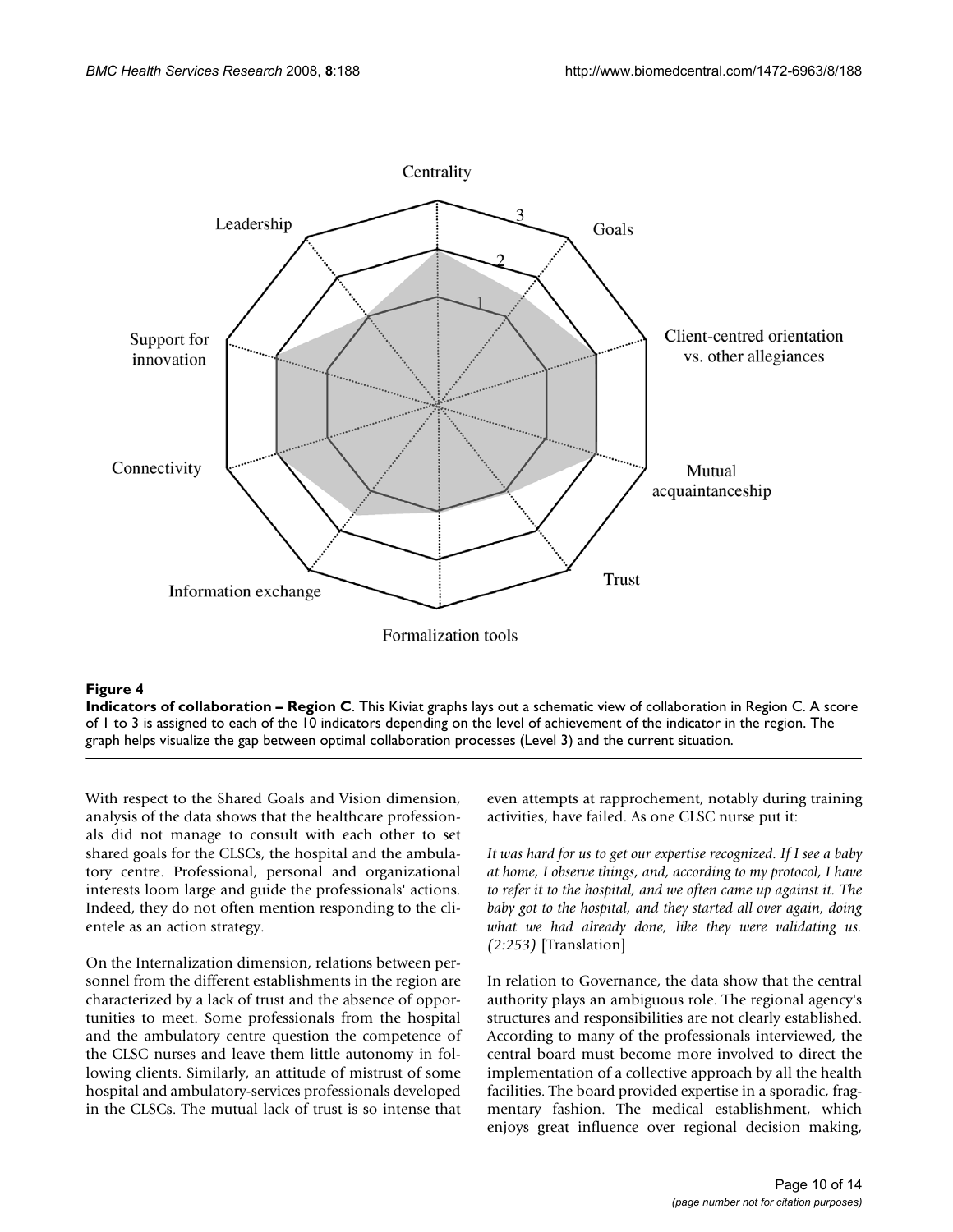monopolized leadership on perinatal care in the region; as the following citation indicates, the CLSC actors felt excluded from decision making. Any consultation is restricted to specific cases.

*It's the four CLSCs against the hospital. No, they're not on an equal footing. Clearly, the hospital's medical power is very, very, very considerable, so there is a significant difference betwen the power we can have as a CLSC as opposed to what the hospital can have. (3:69)* [Translation]

Analysis of the Formalization dimension shows that although guidelines on the division of responsibilities were drawn up in Region C, they were non-consensual and conflictual. The guidelines took the form of intervention protocols that some partners, particularly the CLSCs, disagreed with. Hospital physicians dictate the rules unilaterally, leading the CLSCs to adopt strategies of protest and opposition. The channels for exchanging information also pose a problem for CLSC personnel.

In this region, then, there is little collaboration, and relations between the partners are quite conflictual.

Taking all three cases together, a great deal of variation is displayed in terms of the level of collaboration, providing a basis for fulfilling the third objective of this study: proposing a typology of collaboration.

# *The typology of collaboration*

A typology is derived from the analysis of several elements that are considered simultaneously in order to arrive at a given type of classification [25]. The typology we propose takes into account the degree of collaboration as shown by the ten indicators of the four dimensions of the model of collaboration.

The empirical data suggest a threefold typology: active collaboration, developing collaboration and potential collaboration.

▪ *Active collaboration* is collaboration of the highest level. The partners have successfully established stable collaboration that is sustained despite uncertainties in and shocks to the healthcare system. The partners have adopted common, consensual goals, developed a sense of belonging and mutual trust and reached consensus on mechanisms and rules of governance. As a result, professional practices should be transformed on the basis of a new consensual division of interprofessional and interorganizational responsibilities and the introduction of innovative practices. This type of collaboration is represented by Region A (Figure 2).

▪ *Developing collaboration* is collaboration that has not taken root in the cultures of the partner organizations and may still be subject to re-evaluation on the basis of internal or environmental factors. Goals, relationships between partners, governance mechanisms, and formalization are the subject of a negotiating process that has not yet produced a consensus. The negotiations may be partial or a source of conflict, but they are nevertheless open, ongoing and accessible. This type of collaboration results in a tentative division of responsibilities between professionals and institutions; in timid transformations of professional practices; and in services that are less efficient than they might be. In developing collaboration, we have observed that although change takes longer, progress is clearly being made. Region B exemplifies this type of collaboration (Figure 3).

▪ *Potential collaboration* refers to collaboration that does not yet exist or has been blocked by conflicts that are so serious that the system cannot move forward and satisfactory forms of collaboration cannot be implemented. When potential collaboration is characterized by significant opposing forces, either negotiations do not take place or they are constantly breaking down. It is therefore hard to introduce the new professional practices that the network needs, for innovation is difficult in an environment beset by a whole series of conflicts. Services may suffer from a loss of accessibility and continuity. Only by resolving the conflicts can collaboration be implemented. Region C represents this type of collaboration (Figure 4).

# **Discussion**

The three objectives of the study were to: 1) validate the collaboration indicators; 2) evaluate interprofessional and interorganizational collaboration in three health regions in Quebec; and 3) propose a typology of collaboration.

The analysis of collaboration we have presented is based on a model comprising four dimensions and operationalized with ten indicators that are evaluated simultaneously to provide a comprehensive view of the phenomenon. The collaboration indicators were shown to be valid, though some changes were made, chiefly to the supportfor-innovation indicator. This change shows how important it is not to underestimate the implications of the novelty of the interprofessional approach and that resources thus have to be allocated to support it [26,27]. Moreover, it is important to recognize the influence of central and local leadership on collaboration [1,28]. High-level leaders have great credibility and so have a strategic role, both internally and externally, in promoting collaboration. Meanwhile, local leaders are the best placed to ensure that organizational barriers to collaboration are eliminated.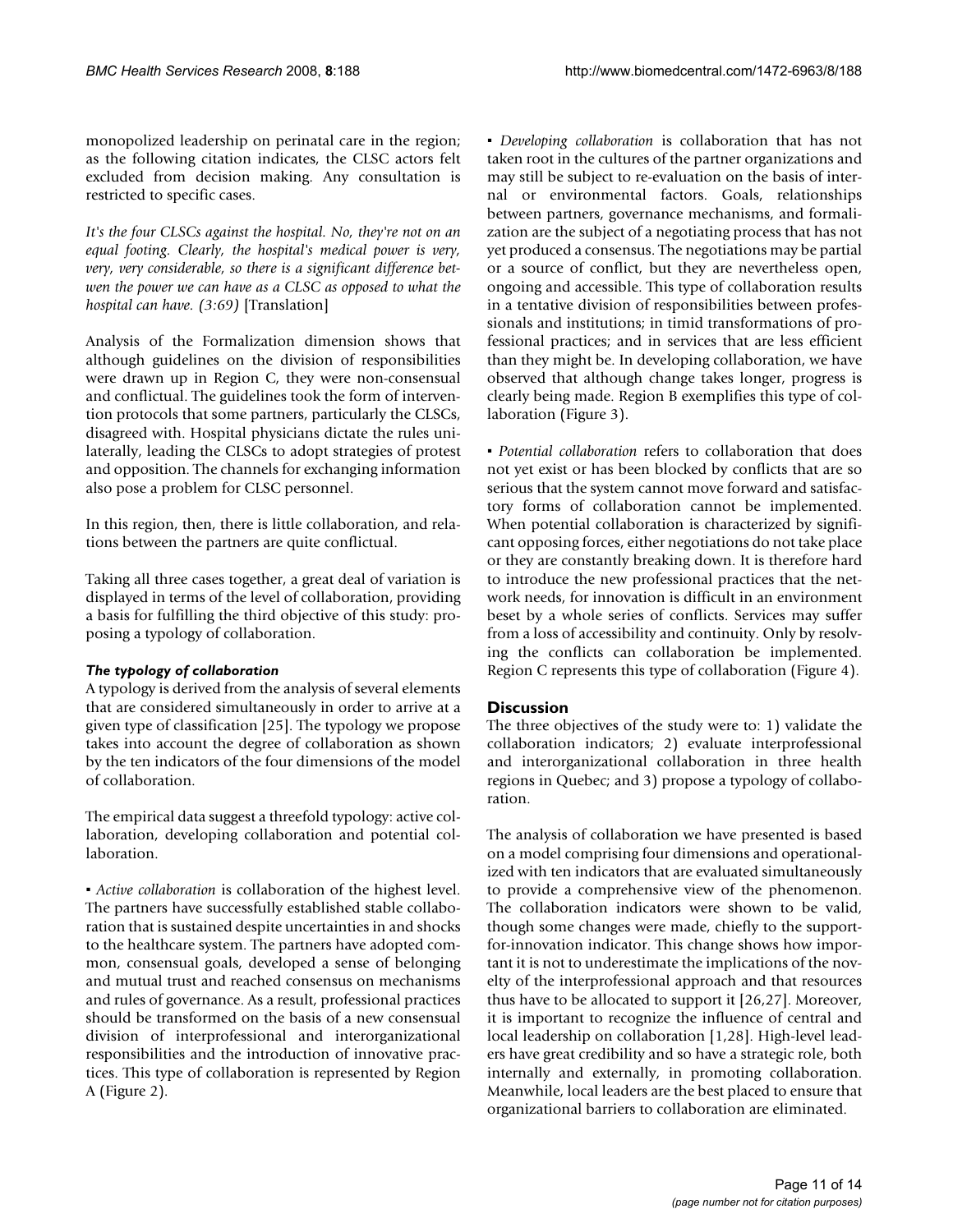The case analysis helped us understand some of the processes involved in building collaboration. The four dimensions seem to reveal enough of these processes that we can identify aspects that partners should work on in this endeavour. The evaluation reveals a great deal of variance in the level of collaboration in the three cases and on each of the dimensions. For example, on the dimension of Shared Goals and Vision, the partners managed to acquire common goals in only one case (Region A); fruitful collaboration was developed based on the partners' desire to focus their activities on the needs of the clients. Many authors underscore the importance of professionals focussing on clients' needs, preferences and expectations [29,30]. In the other two cases (Regions B and C), however, the goals of the healthcare professionals were only partially shared. As we see, professional interests are hard to subordinate to the interests of the clientele.

The dimension of Internalization, developing a relationship of trust, was a challenge in every case. Only in Region A was it attained. The transcript of the interviews shows clearly how fundamental trust is, a point well documented in the literature [31]. In the study, trust is based primarily on a perception of the competence of others. Without trust, there seems to be no possibility of developing a collaborative approach [32]. In the area of perinatal care, the fact that newborns are so fragile makes the need for trust in one's partners all the more important.

The dimension of Governance, the literature stresses, is crucial [33]. Its significance in this study can be gauged by the fact that in Regions B and C, where it is lacking, the partners have not managed to develop collaborative practices. In neither case was guidance or direction given to foster collaboration. Nor was there strong local leadership to encourage and facilitate collaboration by providing venues for connectivity and establishing a climate of safety and participation [34]-.

The Formalization dimension proved necessary for clarifying the division of responsibilities between the different establishments and ensuring that issues are dealt with quickly. However, formalization has been implemented in only one case. Even when agreements exist, they are not necessarily consensual, and they create conflict.

These results show that it is difficult to identify a single dimension that takes precedence over all the others; the organizational and relational dimensions of collaboration should thus be considered simultaneously [35,36].

We have proposed a typology of collaboration based on the ten indicators as a means of taking all the dimensions into account. The literature on collaboration often cites two other typologies. Ivey et al. [37] suggest that interprofessional collaboration exists along a continuum of intensity ranging from parallel practices to interdisciplinary teams. Alter and Hage [38] deal with forms of interorganizational collaboration (sequential, reciprocal and collective). Though both typologies are very useful, neither provides any explicit indicators of collaboration. We have therefore proposed a typology based on explicit indicators that can be used to perform a diagnostic of collaboration. The significantly different levels of collaboration observed in these cases demonstrate that there are indeed different forms or stages of collaboration and suggest that it evolves along different paths.

# *Limits of the study*

The findings provide indicators for evaluating collaboration and are thus of some importance. The study does have its limitations, though. Firstly, the model cannot capture all the finer points of a concept as complex as collaboration. Nor does it capture all the factors that can influence collaboration; its main objective is to examine processes of collaboration. The model thus takes into account certain structural, interactional and professional factors, albeit not exhaustively. Schmitt [39] stresses that collaboration is a multidimensional phenomenon: it may be conceptualized as a structure, as a process or as intermediate outcomes.

Another limitation that should be stressed is that the model focuses on collaboration between health professionals. What place should clients and families be accorded in such a model? The model does make it possible to gauge the extent to which professionals are or are not focussed on the interests of patients. An important subject for research would be to go further to understand the interests of patients and families and the place they would like to be accorded in interprofessional collaboration. There is an extensive literature on the necessity of patient participation in collaboration, but no determination of how to attain it [40,41]. Use of this model might advance research on bringing about collaboration between patients and healthcare professionals to construct collective action.

The generalizability of the findings on the validation of the indicators may be limited by the fact that the study bears on the collaboration of professionals in different organizations. Do the results apply to collaboration within the same organization or to collaboration between other partners, for example, to intersectorial collaboration? Would the same indicators apply? Further research is needed to elucidate these points. The same questions arise in terms of the generalizability of the model to other cultures. For all these reasons, the precise description of the context that we have provided will help readers assess the applicability of the findings to other settings.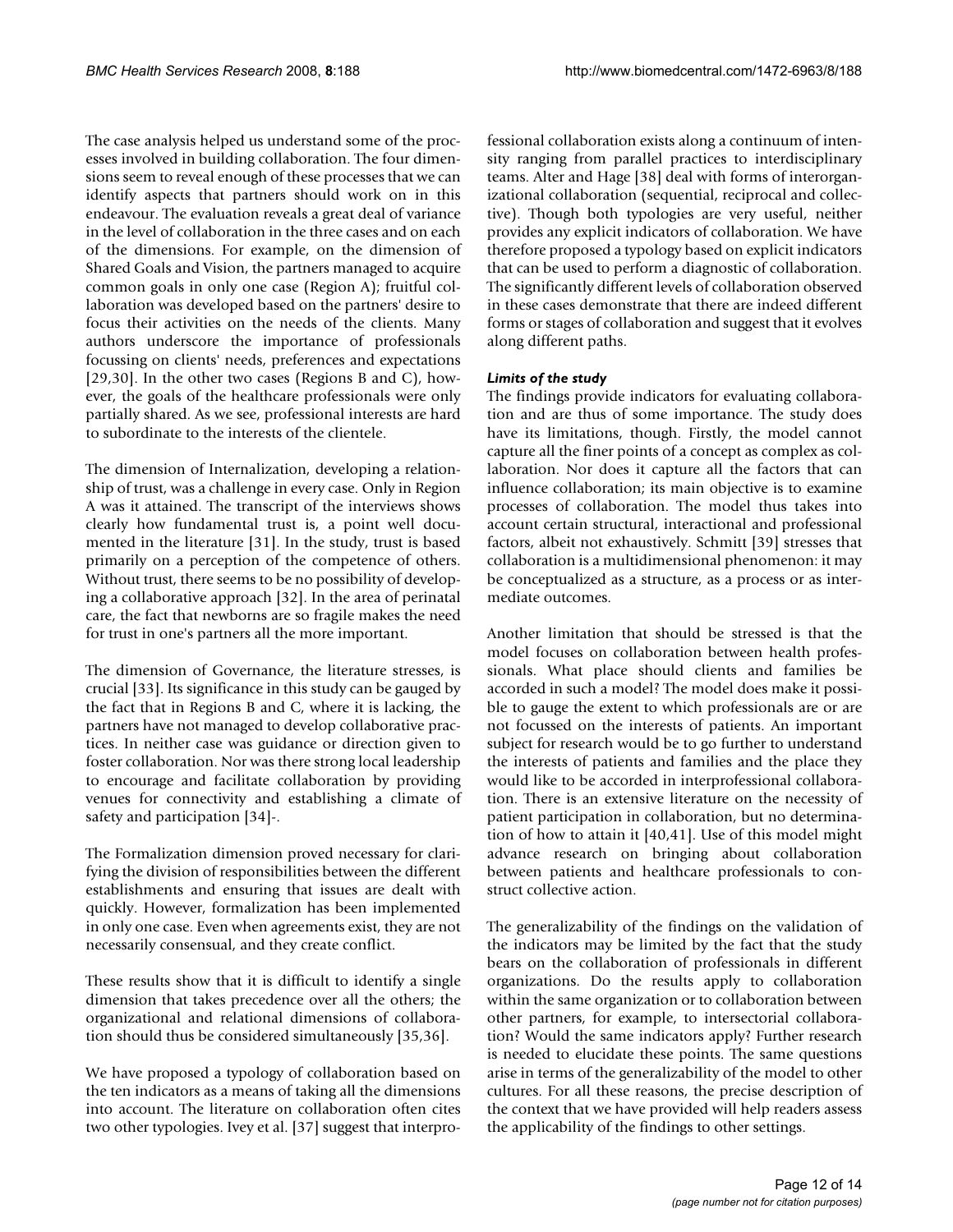For each indicator, a continuum ranging from 1 to 3 was developed, and the operational indicators are helpful for visualizing collaboration. However, more validation is needed of the link made between the 10 indicators and the classification into types of collaboration.

### **Conclusion**

Collaboration is an integral part of everyday life, and under certain conditions it can be transformed into collective action. The model we have presented recognizes the complexity of the phenomenon. A diagnostic of collaboration should take ten different indicators into account. This approach is similar to propositions in the literature on team-building, which suggest intervention at several levels of an organization [42] and in several areas [8,34]. One limitation of the model is that it cannot capture all the finer points of a concept as complex as collaboration. Nonetheless, the model makes it possible to analyze collaboration comprehensively enough that shortfalls between effective and optimal collaboration can be identified and areas for improvement highlighted.

Researchers can use the indicators to determine the intensity of collaboration and link it to other variables, including clinical outcomes. The model can be used by professionals and administrators to perform a diagnostic of collaboration and implement interventions in order to intensify it. The typology, which can incorporate several indicators, proves most useful when implementing collaboration interventions, which, by their very nature, involve several dimensions.

#### **Competing interests**

The authors declare that they have no competing interests.

# **Authors' contributions**

DD developed the collaboration model and carried out the collaboration study. LG developed the study design. JFL participated in the design of the study and the data analysis. LSMR participated in the data analysis and helped draft the manuscript. RP participated in the data analysis and helped draft the manuscript. All authors read and approved the final manuscript.

#### **Acknowledgements**

This study received key financial support from several sources: the Canadian Health Services Research Foundation (CHSRF), the Fonds de recherche en santé du Québec (FRSQ), the Ministère de la santé et des services sociaux du Québec, l'Agence d'évaluation des technologies et des modes d'intervention en santé (AETMIS) and two of the four health regions under study.

#### **References**

Huxham C, Vangen S: Leadership in the shaping and implemen**tation of collaboration agendas: How things happen in a (not quite) joined-up world.** *Acad Manage J* 2000, **43(6):**1159-1175.

- 2. Philips N, Lawrence TB, Hardy C: **Interorganizational collaboration and the dynamics of institutional fields.** *Journal of Management Studies* 2000, **37(1):**23-43.
- 3. Ring PS, Ven AH Van de: **Developmental processes for cooperative interorganizational relationships.** *Acad Manage Rev* 1994, **19(1):**90-118.
- 4. Polton D: **Décentralisation des systèmes de santé: un éclairage international.** *Revue française des affaires sociales* 2004, **58(4):**267-299.
- 5. Smith M, Carrol S, Ashford SK: **Intra- and interorganizational cooperation: Toward a research agenda.** *Acad Manage J* 1995, **38:**7-23.
- 6. Roberts DY: **[Reconceptualizing case management in theory](http://www.ncbi.nlm.nih.gov/entrez/query.fcgi?cmd=Retrieve&db=PubMed&dopt=Abstract&list_uids=12184835) [and practice: a frontline perspective.](http://www.ncbi.nlm.nih.gov/entrez/query.fcgi?cmd=Retrieve&db=PubMed&dopt=Abstract&list_uids=12184835)** *Health Serv Manage Res* 2002, **15:**147-164.
- 7. Schofield FR, Amodeo M: **Interdisciplinary teams in health care and human services settings: Are they effective?** *Health Soc Work* 1999, **24(3):**203-219.
- 8. Cashman SB, Reidy P, Cody K, Lemy CA: **[Developing and measur](http://www.ncbi.nlm.nih.gov/entrez/query.fcgi?cmd=Retrieve&db=PubMed&dopt=Abstract&list_uids=15203676)[ing progress toward collaborative, integrated, interdiscipli](http://www.ncbi.nlm.nih.gov/entrez/query.fcgi?cmd=Retrieve&db=PubMed&dopt=Abstract&list_uids=15203676)[nary health care teams.](http://www.ncbi.nlm.nih.gov/entrez/query.fcgi?cmd=Retrieve&db=PubMed&dopt=Abstract&list_uids=15203676)** *J Interprof Care* 2004, **18(2):**183-196.
- 9. San Martin Rodriguez L, Beaulieu MD, D'Amour D, Ferrada M: **The determinants of successful collaboration: a review of theoretical and empirical work.** *J Interprof Care* 2005:132-147.
- 10. Irvine-Doran DM, Baker GR, Murray M, Bohnen J, Zahn C, Sidani S, Carryer |: [Achieving clinical improvement: An interdiscipli](http://www.ncbi.nlm.nih.gov/entrez/query.fcgi?cmd=Retrieve&db=PubMed&dopt=Abstract&list_uids=12433246)**[nary intervention.](http://www.ncbi.nlm.nih.gov/entrez/query.fcgi?cmd=Retrieve&db=PubMed&dopt=Abstract&list_uids=12433246)** *Health Care Manage Rev* 2002, **27(4):**42-56.
- 11. Wen SW, Liu S, Marcoux S, Fowler D: **Trends and variations in length of hospital stay for childbirth in Canada.** *Can Med Ass J* 1998, **158:**875-880.
- 12. Goulet L, Aïssatou F, D'Amour D, Pineault R: **[Preparation for dis](http://www.ncbi.nlm.nih.gov/entrez/query.fcgi?cmd=Retrieve&db=PubMed&dopt=Abstract&list_uids=17542817)[charge, maternal satisfaction, and newborn readmission for](http://www.ncbi.nlm.nih.gov/entrez/query.fcgi?cmd=Retrieve&db=PubMed&dopt=Abstract&list_uids=17542817) [jaundice: Comparing postpartum models of care.](http://www.ncbi.nlm.nih.gov/entrez/query.fcgi?cmd=Retrieve&db=PubMed&dopt=Abstract&list_uids=17542817)** *BIRTH* 2007, **34:**131-139.
- 13. D'Amour D, Sicotte C, Lévy R: **Un modèle de structuration de l'action collective dans les services de santé de première ligne au Québec.** *Sciences Sociales et Santé* 1999, **17(3):**67-94.
- 14. Crozier M, Friedberg E: *L'acteur et le système: les contraintes de l'action collective* Paris, Éditions du Seuil; 1977.
- 15. Friedberg E: *Le pouvoir et la règle: Dynamiques de l'action organisée* Paris, Éditions du Seuil; 1993.
- 16. Thoenig JC: **How far is a sociology of organizations still needed?** *Organization Studies* 1998, **19(2):**307-320.
- 17. Beaulieu MD, Denis JL, D'Amour D, Gaudreau J, Haggerty J, Hudon E, *et al.*: **L'implantation des Groupes de médecine de famille: le défi de la réorganisation de la pratique et de la collaboration interprofessionnelle.** In *Research Report* Université de Montréal, Montréal; 2006.
- 18. D'Amour D, Goulet L, Pineault R, Labadie JF, Remondin M: **Comparative study of interorganizational collaboration and its impact: the case of perinatal services.** In *Research Report* GRIS, Montréal; 2004.
- 19. Ministère de la Santé et des Services Sociaux: *Évaluation de l'implantation des réseaux locaux de services de santé et de services sociaux. Québec* 2007.
- 20. Bodewes WEJ: **Formalization and innovation revisited.** *European Journal of Innovation Management* 2002, **5(4):**214-223.
- 21. Yin RK: *Case study research. Design and methods* 3rd edition. Thousand Oaks, Sage Publications; 2002.
- 22. Deslauriers JH: *Recherche qualitative. Guide pratique* Montréal, McGraw-Hill: 1991.
- 23. Huberman AM, Milles MB: *Analyse de données qualitatives: recueil de nouvelles méthodes* Bruxelles, Éditions du Renouveau Pédagogique; 1991.
- 24. Creswell JW: *Qualitative inquiry and research design. Choosing among five traditions* Thousand Oaks, Sage Publications; 1998.
- 25. Marradi A: **Classification, typology, taxonomy.** *Quality & Quantity* 1990, **24:**129-157.
- 26. Fleuren M, Wieffernink K, Paulussen T: **[Determinants of innova](http://www.ncbi.nlm.nih.gov/entrez/query.fcgi?cmd=Retrieve&db=PubMed&dopt=Abstract&list_uids=15051705)[tion within health care organizations. Literature review and](http://www.ncbi.nlm.nih.gov/entrez/query.fcgi?cmd=Retrieve&db=PubMed&dopt=Abstract&list_uids=15051705) [Delphi study.](http://www.ncbi.nlm.nih.gov/entrez/query.fcgi?cmd=Retrieve&db=PubMed&dopt=Abstract&list_uids=15051705)** *Int J Qual Health Care* 2004, **16(2):**107-123.
- 27. Greenhalgh T, Robert G, Macfarlane F, Bate P, Kyriakidou O: **[Diffu](http://www.ncbi.nlm.nih.gov/entrez/query.fcgi?cmd=Retrieve&db=PubMed&dopt=Abstract&list_uids=15595944)[sion of Innovations in Service Organizations: Systematic](http://www.ncbi.nlm.nih.gov/entrez/query.fcgi?cmd=Retrieve&db=PubMed&dopt=Abstract&list_uids=15595944) [review and recommandations.](http://www.ncbi.nlm.nih.gov/entrez/query.fcgi?cmd=Retrieve&db=PubMed&dopt=Abstract&list_uids=15595944)** *Milbank Q* 2004, **82(4):**581-629.